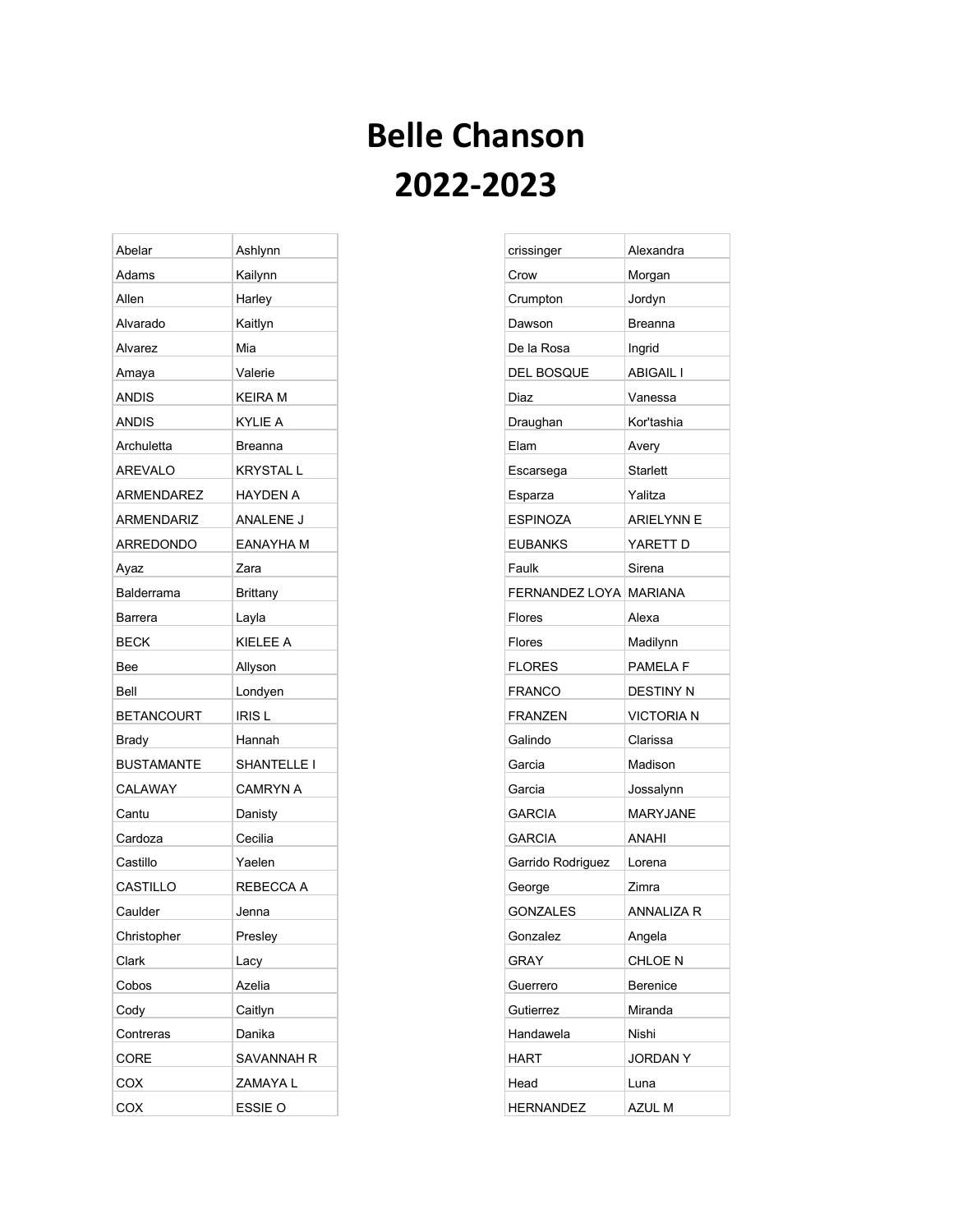| Herrera           | Yaelin            |
|-------------------|-------------------|
| <b>HERRERA</b>    | MIRIAM D          |
| Hinojos           | Jadynn            |
| <b>HOLT</b>       | <b>KYMBREAL S</b> |
| Horn              | Trinity           |
| Hudson            | Kyra              |
| Jackson           | Heaven            |
| Jimenez           | Victoria          |
| Johnson           | Sedona            |
| <b>JURADO</b>     | MICHAELA J        |
| <b>KENNEDY</b>    | ADRIANA N         |
| Kwiatkowski       | Kylee             |
| Lamptey           | Naa               |
| LANGLEY           | <b>JENSEN R</b>   |
| LAUREL            | <b>ANAISI</b>     |
| Lin               | Erica             |
| Lizalde           | Laraeya           |
| LOSOYA            | MARIA E           |
| Luna              | Brianna           |
| Marrufo Rodriguez | Kathy             |
| Martinez          | Elleyana          |
| MARTINEZ          | <b>BRESLYNN V</b> |
| McAnear           | Emma              |
| <b>McInnis</b>    | Karley            |
| Meade             | Tori              |
| <b>MELTON</b>     | <b>VIOLET B</b>   |
| MENDOZA           | <b>HAZEL A</b>    |
| <b>MITCHAM</b>    | <b>JILLIAN S</b>  |
| Morris            | Jordynn           |
| Munoz             | Maylin            |
| Neal              | Deavyn            |
| Nile              | Lillie            |
| Nuckols           | E'mya             |
| Olivarez          | Jaelyn            |
| Ontiveros         | Kiara             |
| Ortega            | Mariana           |
| ORTIZ             | AMERIS N          |
| Pando             | Aubrie            |
| PENA              | DANNIELYNN I      |
| Pennington        | Lady              |
| <b>PEREZ</b>      | AALIYAH P         |

| PEREZ            | KHARMELLA P        |
|------------------|--------------------|
| <b>PORRAS</b>    | MARIA ISABEL P     |
| Pruden           | Kaylin             |
| <b>RADCLIFF</b>  | <b>KYRA B</b>      |
| Rajaprakash      | Shruthi            |
| Rangel           | Janiya             |
| Rawles           | Aleighanna         |
| Regalado         | Kaydence           |
| Renteria         | Destiny            |
| <b>REYES</b>     | <b>GABRIELLE N</b> |
| Reyna            | Makayla            |
| Reynier          | Ava                |
| Rhine            | McKenzie           |
| Richardson       | Chloe              |
| Rios             | Alayna             |
| RIOS             | <b>BREANNAN</b>    |
| Rodriguez        | Sarahi             |
| <b>RODRIGUEZ</b> | <b>JOSELIN D</b>   |
| ROJO             | <b>DAYAMI</b>      |
| Romero Vargas    | Andrea             |
| Rubio            | Alexandra          |
| RUSSELL          | BROOKLYN D         |
| Saenz Cordova    | America            |
| Salas            | Destiny            |
| Salazar          | Avery              |
| Saldana          | Asja               |
| Sanchez          | Sadie              |
| Santos           | Shayla             |
| <b>SHERMAN</b>   | <b>TATIANA J</b>   |
| Smithee          | <b>Bridgit</b>     |
| Sotelo           | Daniela            |
| Soto             | Anali              |
| <b>SWILLING</b>  | <b>JOLIL</b>       |
| SYDOW            | <b>FAITH C</b>     |
| <b>TAVAREZ</b>   | <b>ALEISIA L</b>   |
| Taylor           | Allie              |
| Terrazas         | Rehana             |
| <b>TORRES</b>    | <b>MARISSAL</b>    |
| <b>TREVINO</b>   | <b>JENNA K</b>     |
| Tullous          | Reagan             |
| Valdez           | Alyssa             |